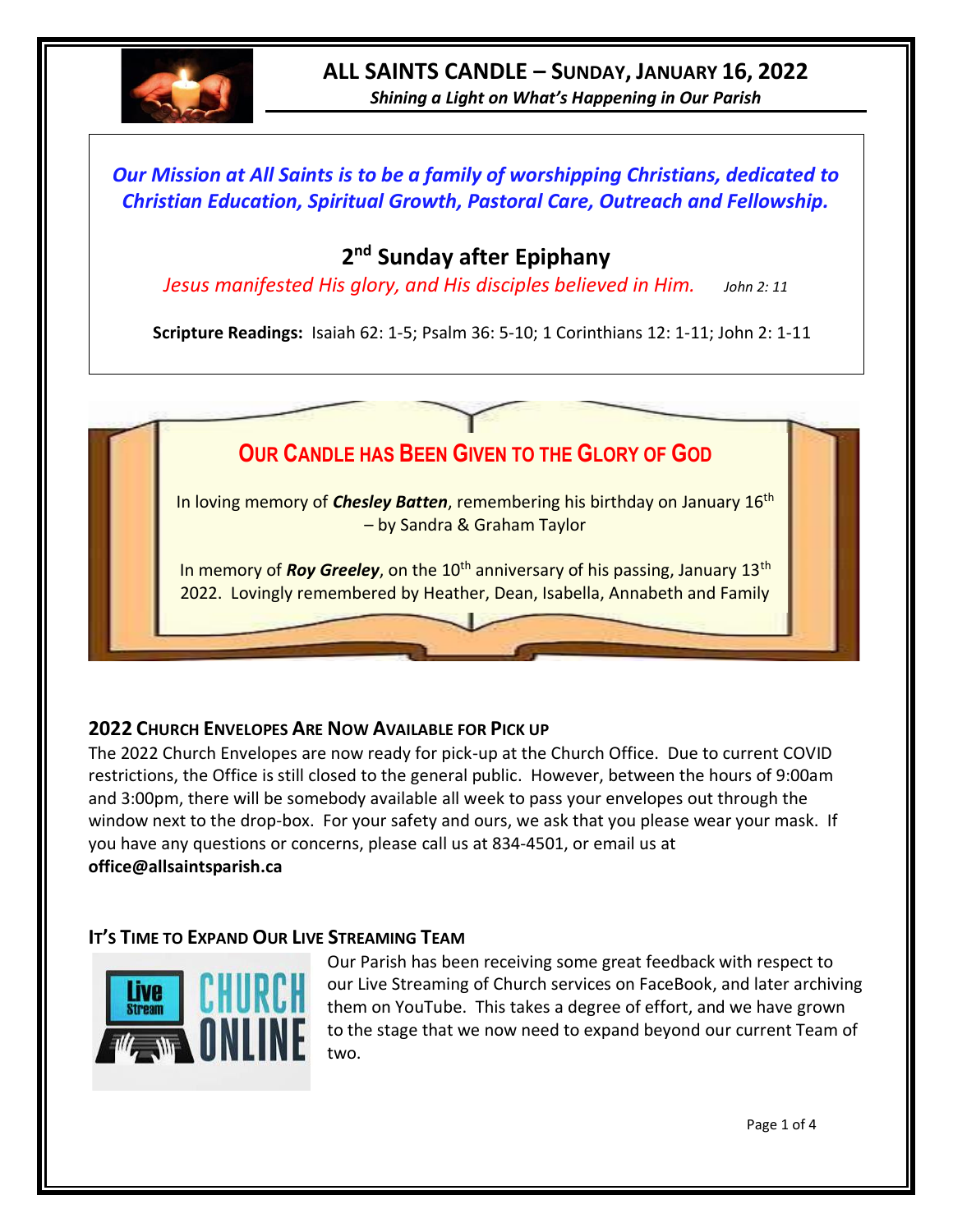If you feel you could help us with this *very rewarding ministry*, we would love to have you on our Team. It is not as complicated as one might think, so please do not be intimidated just because you have never been involved in broadcasting before. Neither were we!!!!

We are certain that we could get you up to speed very quickly and painlessly. Perhaps you have youth within your household that might like a little challenge, or perhaps you have older youth (40's, 50's, 60's or beyond) as well. If you are able to help in any way, we would very much love to hear from you. Just drop us a note at [communications@allsaintsparish.ca](mailto:communications@allsaintsparish.ca)

# **REVISED COVID UPDATE – EFFECTIVE JANUARY 4 TH**

**Effective January 4th**, the Diocese has revised its "**[The New Has Come](https://anglicanenl.net/home/wp-content/uploads/2022/01/Guidelines-under-Modified-Level-4-January-4-2022.pdf)**" document which replaces all previous versions [\(click here](https://anglicanenl.net/home/wp-content/uploads/2022/01/Guidelines-under-Modified-Level-4-January-4-2022.pdf) to view). In it was announced there will be no formal gathering within a Church building. **This includes in-person gatherings such as Worship, Faith Formation and Study, Vestry Meetings, Committee Meetings, Sunday School, Youth Groups, and Fundraising Events, just to name a few. These gatherings may be provided for through on-line means as available and necessary.**

#### **The following are some summary key items, however, the document itself prevails:**

- Funerals, Baptisms and Weddings (necessary for pastoral reasons) may be provided with strict adherence to these guidelines
- Live Streaming is permitted utilizing minimum required personnel, and no congregation or spectators present
- Church offices are closed to the public, and may be accessed only for essential purposes
- Recognized businesses and organizations are permitted to use our property if they are authorized by CMOH and are fully compliant with regulations
- Church buildings are not permitted to be used for private social gatherings
- Home visitation should be avoided except for emergency or urgent pastoral consideration

## **C.L.B. WILL \*\*\*NOT\*\*\* BE RETURNING IN JANUARY**



Due to the ever growing number of positive COVID cases in the province, the Battalion management have notified all companies that they are suspending all indoor activities. This means Foxtrap C.L.B. Company **will not be reopening in January** as planned and was previously announced. Please pass this along to other members as you are able.

## **ALL SAINTS TEA ROOM \*\*RE-OPENING DEFERRED UNTIL FURTHER NOTICE\*\***

We would like to thank all those who continued to attend and support our Tea Room Luncheon every Wednesday at noon. We certainly always looked forward to seeing you each week for some great food, fun, and fellowship. Many thanks to Enid and her Team. *Please stay tuned for possible changes due to current COVID enhanced restrictions.*



*THE CANDLE – All Saints CBS – January 16, 2021* Page 2 of 4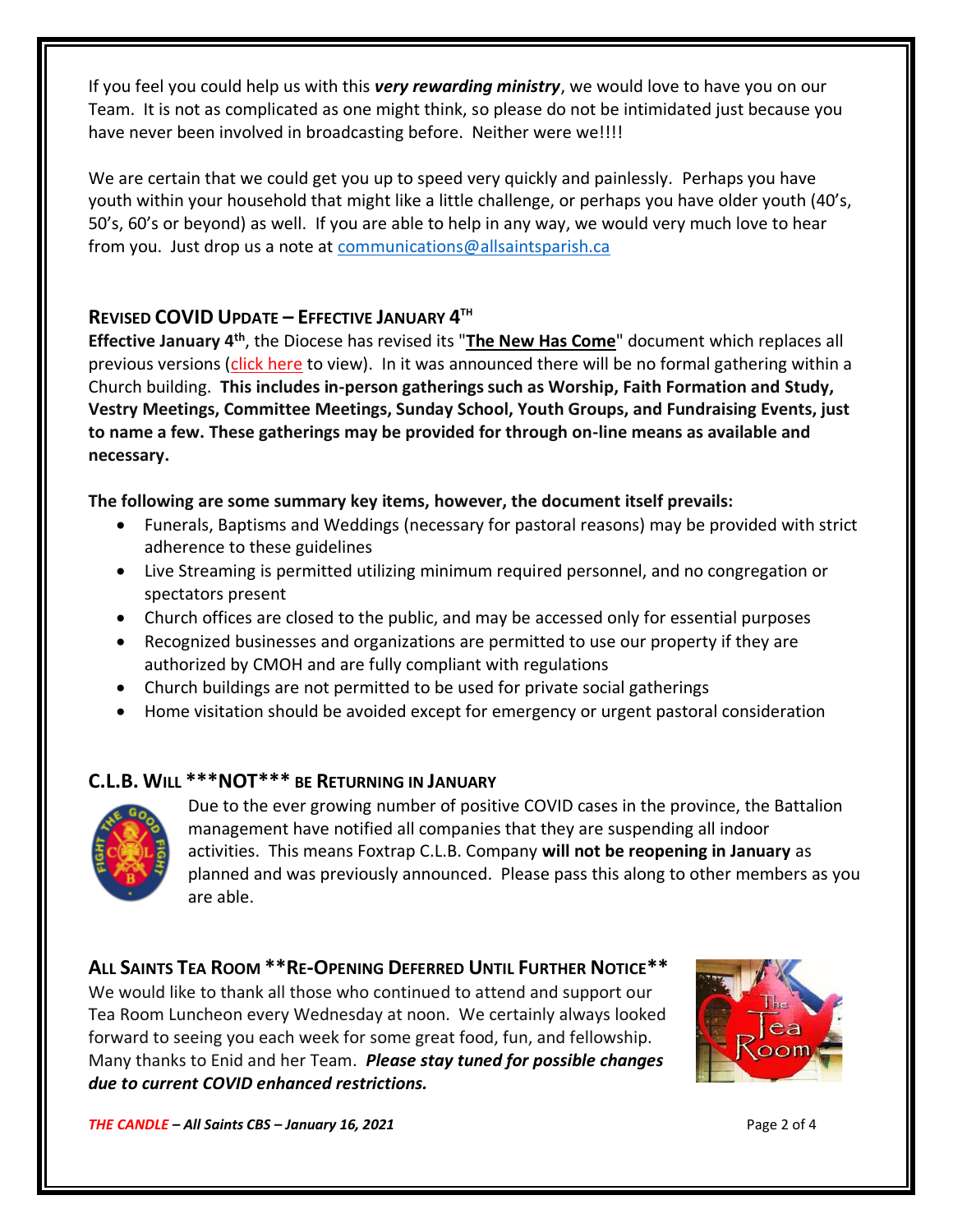#### **PARISH HALL IS NOW AVAILABLE FOR COMMERCIAL RENTALS ONLY**

At this time during the enhanced COVID restrictions, our Parish Hall is currently only available for commercial rentals to organizations that have been approved by the Provincial Government, and have approved COVID safety guidelines.

## **DO WE HAVE YOUR EMAIL ADDRESS?**

Now, more than ever, email is becoming one of the safest and quickest ways for our Parish to keep you informed. If we do not already have you email address on file, and you are not regularly receiving our bulletins and information updates, we would love for your to provide it to us. Please email it to [communications@allsaintsparish.ca,](mailto:communications@allsaintsparish.ca?subject=eMail%20Address%20Update) or simply [click here](http://allsaintsparish.ca/email_updates) to complete our online email registration form.

## **PARISH HALL HEATER REPLACEMENT CAMPAIGN HAS ENDED**

We are more than delighted to say that our Parishioners really stepped up to the plate, and we have surpassed our target for the Parish Hall Heater Replacement Project, and have a total of \$16,976. These heaters were ordered in November, and we have just been advised that they will ship from Montreal on January 11th, with an expected transit period of one week. They will then be installed with new modern thermostats which we expect will improve our current monthly electricity costs. On behalf of your Vestry, we offer our *sincere thanks*. We can now repay our temporary loan back to our AJIF investment account for future use.

**CHURCH OFFERTORY ENVELOPES –** We encourage you to continue to use our secure mail drop-slot, which is located at the top of the stairs, just to the left of the main entrance of our Parish Hall. You may also e-Transfer your offering via Interac simply by emailing it to

[donations@allsaintsparish.ca.](mailto:donations@allsaintsparish.ca) And of course, we always encourage you to consider signing up for our eGivings program which automatically

deposits your offering at whatever interval you choose and are comfortable with. Simply [click here](http://allsaintsparish.ca/egiving-online-information-form) to register, or go to our website and follow the eGiving notes. If you have [any](https://wfsites-to.websitecreatorprotool.com/870a5dd5.com/Admin/%7BSK_NODEID__22939341__SK%7D) questions, please email your Finance Team at [finance@allsaintsparish.ca,](mailto:finance@allsaintsparish.ca) or call our Office at 834-4501.

## **SPONSORING 'THE CANDLE'**

**THE CANDLE** In Memory of...

We invite you to sponsor our weekly bulletin, **'***THE CANDLE***'**, and have it dedicated in memory of a loved one. Your personal tribute will be prominently posted on the Bible graphic located at the top of the front page, and your kind donation of \$25 would be greatly appreciated. Additionally,

you can honor a loved one by posting your favourite picture, along with a memorial verse, and your kind donation of \$50 for this full-page tribute is greatly appreciated. A paper copy of '*THE CANDLE*' is distributed at all Sunday services, and a digital copy is permanently archived on our Parish website at [allsaintsparish.ca](http://allsaintsparish.ca/thecandle.html)

*THE CANDLE – All Saints CBS – January 16, 2021* Page 3 of 4